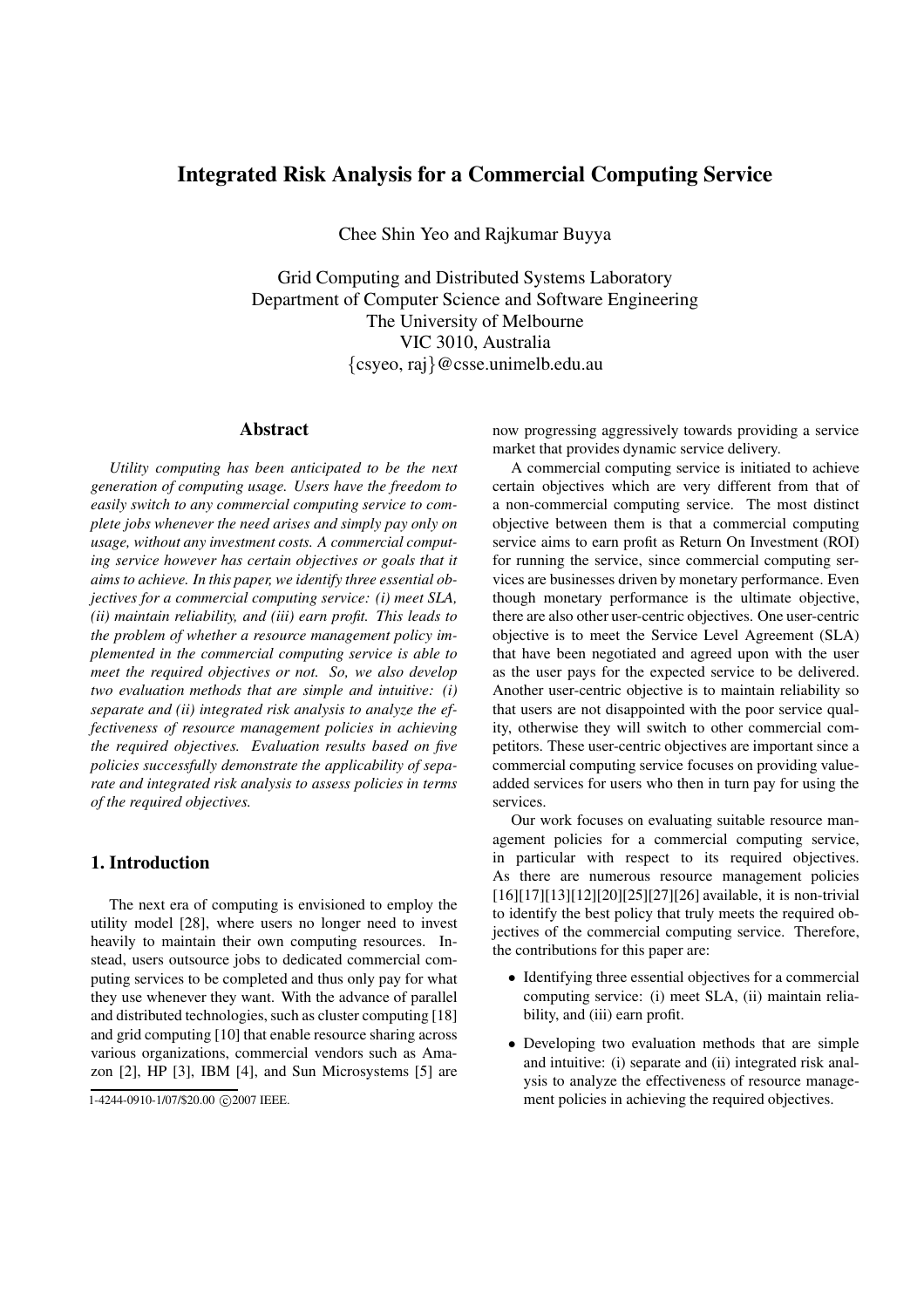• Providing comprehensive performance analysis of five policies (FCFS-BF, EDF-BF, Libra, LibraRisk, and FirstReward) thru trace-based simulation to reveal the best policy for various objectives.

Evaluation results demonstrate the applicability of separate and integrated risk analysis based on various scenarios (including varying workload, job mix, deadline, budget, and penalty) to assess policies in terms of the required objectives. These methods can thus help commercial computing service providers to identify and implement resource management policies that suit their objectives.

Section 2 discusses related work. Section 3 describes three possible objectives that a commercial computing service aims to achieve and how they can be measured. Section 4 develops two evaluation methods to facilitate the comparison of selected resource management policies in achieving the required objectives. Section 5 describes the evaluation methodology to assess these policies. Section 6 analyzes the effectiveness of these policies with regards to the required objectives. Section 7 concludes.

## **2. Related Work**

There are many Resource Management Systems (RMS) [24][11][19][6][23] available, providing different policies to allocate jobs. However, a commercial computing service need to consider other service parameters, such as the deadline to complete the job, the budget the user will pay for its completion, and the penalty for any deadline violation. So, several new policies [21][12][13][20][25][27] have been proposed to support quality-driven computing services, such as using an admission control to selectively accept new jobs based on certain service parameters.

However, there is no work done to identify essential objectives that a commercial computing service is aiming to achieve, which is what we are addressing in this paper. We also propose separate and integrated risk analysis methods to evaluate whether policies are able to achieve the required objectives.

Various works [14][15][12][20] have addressed some form of risk in computing jobs. In [12] and [20], the risk of paying penalties to compensate users is minimized so as not to reduce the profit of service providers. Computationat-Risk (CaR) [14][15] determines the risk of completing jobs later than expected based on either the makespan (response time) or the expansion factor (slowdown). GridIS [25] shows that a conservative provider earns much less profit due to accepting too few jobs to run, as compared to an aggressive provider who earn more profit even though more jobs result in deadline violations. In contrast, we provide a way to evaluate these policies with respect to the required objectives.

## **3. Objectives of a Commercial Computing Service**

A commercial computing service operates based on objectives that it aims to achieve. This section explains the importance of achieving three possible objectives: (i) meet SLA, (ii) maintain reliability, and (iii) earn profit, and how they can be measured.

Since various users have different requirements and needs for running their jobs, they specify specific SLA for completing their jobs. An example of SLA requirement is the deadline within which a job needs to be completed in. Users expect their specified SLA requirements to be fulfilled as they are paying for the required service. Users who always have jobs being rejected can easily opt for other service providers, thus increasing competition and demand for SLA satisfaction. So, the relevant objective of the commercial computing service will be to meet SLA. The SLA metric can be computed as the percentage of  $n_{SLA}$  jobs with SLA fulfilled (in this case, completed within deadlines), out of the total number of  $m$  jobs submitted to the computing service:

$$
SLA = \frac{n_{SLA}}{m} * 100\tag{1}
$$

With users specifing the level of service they required thru SLA, the commercial computing service needs to ensure that it can really deliver the negotiated service. Otherwise, users can simply switch to other competitors offering better service. So, another objective is to maintain reliability. The reliability metric can be calculated as the percentage of  $n_{SLA}$  jobs with SLA fulfilled, out of the number of  $n$  jobs that are accepted by the computing service:

$$
reliability = \frac{n_{SLA}}{n} * 100\tag{2}
$$

The most important objective for a commercial computing service is to earn profit as commercial businesses are always driven by monetary performance. The  $profit$  metric can be set as the percentage of total utility earned from  $n$  jobs accepted by the computing service, out of the total maximum budget of  $m$  jobs that are submitted to the computing service:

$$
profit = \frac{\sum_{i=1}^{n} utility_i}{\sum_{i=1}^{m} budget_i} * 100
$$
 (3)

### **4. Risk Analysis**

An effective evaluation method is essential to determine whether a commercial computing service is able to meet its objectives. This section developstwo methods based on risk management techniques: (i) separate and (ii) integrated risk analysis.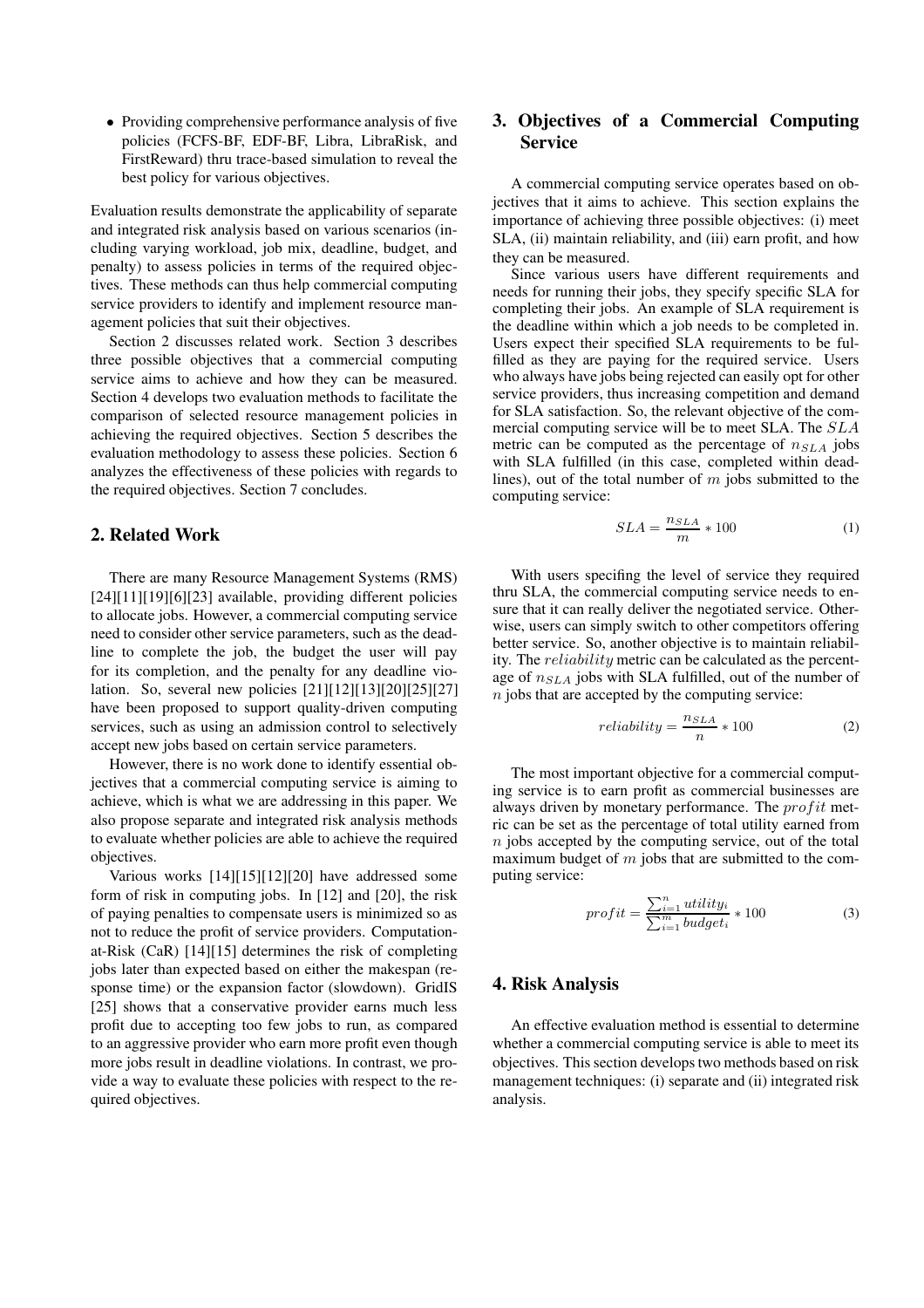#### 4.1. Separate Risk Analysis

To evaluate an objective, we analyze the risk involved for that objective thru its corresponding metric as defined in Section 3. Risk analysis requires two parameters: (i) performance and (ii) volatility that can be computed based on the results obtained in a particular scenario. For example, in the scenario of varying workload, a total of  $n$  results can be obtained for a specific metric (eg. SLA) using each different workload, whereas the rest of the experiment settings remains the same.

Thus, we can compute performance  $\mu_{sep}$  of a policy for an objective as the mean of all  $n$  results obtained in the scenario:

$$
performance, \mu_{sep} = \frac{\sum_{i=1}^{n} result_i}{n}
$$
 (4)

Volatility  $\sigma_{sep}$  of the policy for the objective can then be derived by the standard deviation of these  $n$  results:

$$
volatility, \sigma_{sep} = \sqrt{\frac{\sum_{i=1}^{n} (result_i)^2}{n} - (\mu_{sep})^2}
$$
 (5)

A higher volatility means that the results of the policy fluctuates more, thus increasing the risk that the policy does not always return the same performance under various conditions. So, given two policies with the same performance, a policy with lower volatility is preferred over the one with higher volatility.

### 4.2. Integrated Risk Analysis

As separate risk analysis only examines a single objective, we need to be able to examine a combination of objectives. Moreover, there is often more than one objective for a commercial computing service, so it is critical to be able to assess all these objectives in an integrated fashion.

Given that there is a total of  $n$  objectives to examine, the performance  $\mu_{int}$  and volatility  $\sigma_{int}$  of the integrated risk analysis can be computed using the performance  $\mu_{sep,i}$  and volatility  $\sigma_{sep,i}$  measures from the separate risk analysis for each objective i:

$$
performance, \mu_{int} = \sum_{i=1}^{n} w_i * \mu_{sep,i}
$$
 (6)

$$
volatility, \sigma_{int} = \sum_{i=1}^{n} w_i * \sigma_{sep,i}
$$
 (7)

where  $w_i$  is a weight to denote the importance of a particular objective with respect to other objectives. For instance, for our experiments, we treat all objectives as equal, meaning that all  $w_i$  are the same. So, for the results in Section 6.2,  $w_i$  is 0.5 for two objectives and  $w_i$  is 0.33 for all three objectives.

| Policy                   | Arrival<br>time | Deadline | <b>Budget</b><br>with penalty |
|--------------------------|-----------------|----------|-------------------------------|
| <b>FCFS-BF</b><br>EDF-BF |                 |          |                               |
| Libra                    |                 |          |                               |
| LibraRisk<br>FirstReward |                 |          |                               |

### **5. Performance Evaluation**

#### 5.1. Resource Management Policies

We examine five resource management policies, namely: (i) FCFS-BF, (ii) EDF-BF, (iii) Libra, (iv) LibraRisk, and (v) FirstReward. Table 1 lists the differences between these policies thru the parameters they consider in allocating resources to jobs.

FCFS-BF and EDF-BF are backfilling policies which prioritize jobs based on arrival time (First Come First Serve) and deadline (Earliest Deadline First) respectively. Both policies adopt EASY backfilling [16][17] to increase resource utilization. A queue is used to store incoming jobs as only a single job can run on a processor at any time (i.e. space-shared). When insufficient number of processors is available for the first job (highest priority) in the queue, EASY backfilling assigns these unused processors to the next waiting jobs in the queue based on their runtime estimates, provided that they do not delay the first job. In other words, jobs that skip ahead must finish before the time when the required number of processors by the first job is expected to be available.

These two variations of EASY backfilling policy are chosen for performance evaluation because EASY backfilling is currently the most widely used policy for scheduling parallel jobs in commercial cluster batch schedulers [9]. We find that these policies without job admission control perform much worse, especially when deadlines of jobs are short. So, we implement an admission control that checks whether a job should be rejected based on two conditions before running it: (i) the job is predicted to exceed its deadline based on its runtime estimate, and (ii) the job has already exceeded its deadline while waiting in the queue. This generous admission control enables FCFS-BF and EDF-BF to select their highest priority job at the latest time, while ensuring that earlier jobs whose deadlines have lapsed do not incur propagated delay for later jobs.

Libra [21] uses deadline-based proportional processor share with job admission control to enforce the deadlines of jobs. A minimum processor time share is computed for each job i as  $runtime_i/deadline_i$  using runtime estimate so that job  $i$  is accepted only if there are sufficient required number of processors with the free minimum processor time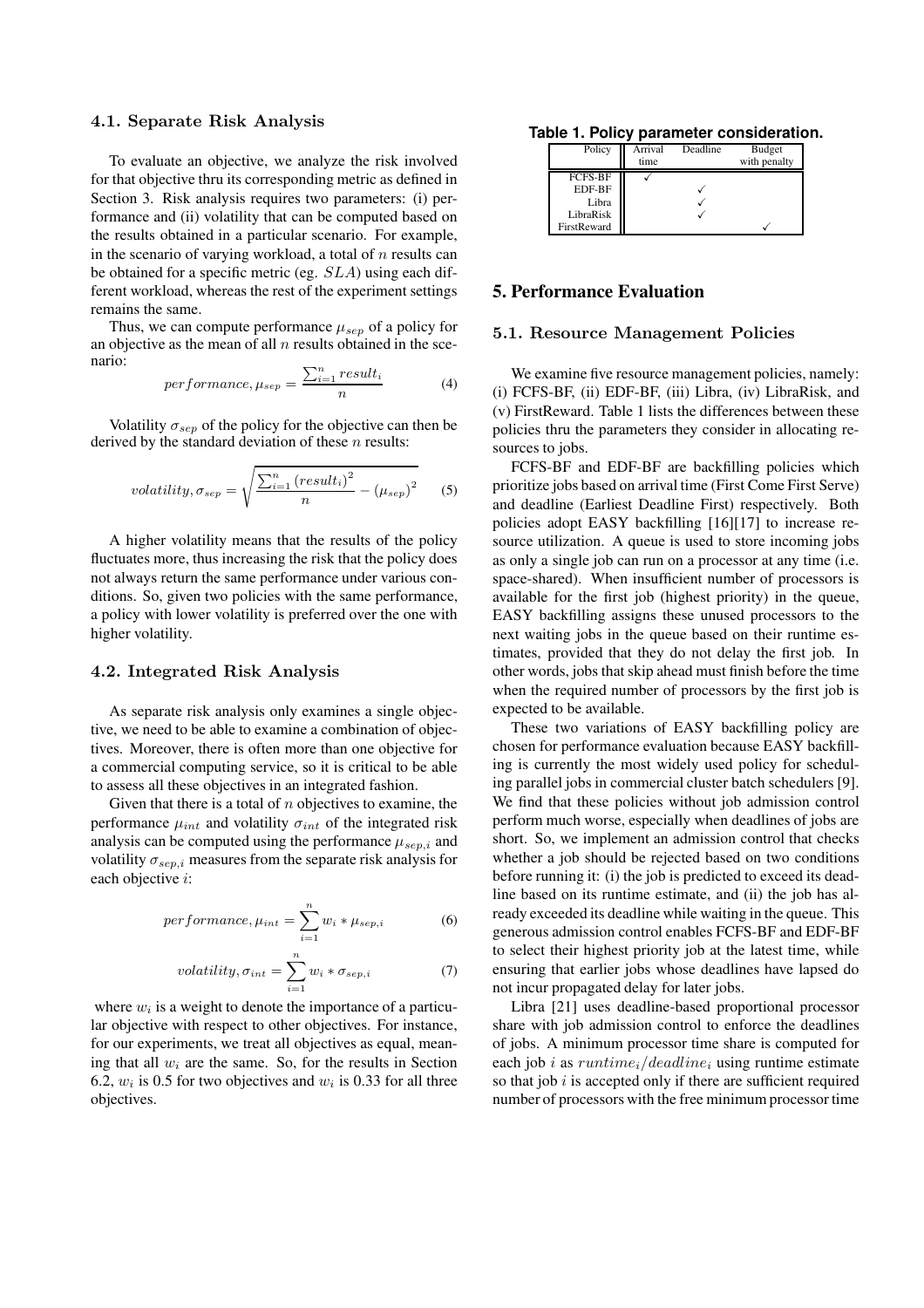share. This means that multiple jobs can run on a processor at any time, using its allocated minimum processor time share (i.e. time-shared). Unlike the above backfilling policies, no queue is maintained so a new job is checked during submission and rejected immediately if its deadline is not expected to be fulfilled. Libra chooses suitable processors based on the best fit strategy, i.e. processors that have the least available processor time left with the new job will be selected first so that every processor is saturated to its maximum. Any remaining free processor time is then distributed among all jobs on the processor according to the processor time share of each job.

LibraRisk [27] is an improvement of Libra and uses the same deadline-based proportional processor share. The difference is that LibraRisk considers the risk of deadline delay when selecting suitable nodes for a new job. Nodes are selected for a new job only if they have zero risk of deadline delay. This enables LibraRisk to manage the risk of inaccurate runtime estimates more effectively than Libra. Given that actual runtime estimates from traces are quite inaccurate, LibraRisk is able to complete more jobs with deadline fulfilled and achieve lower average slowdown than Libra.

FirstReward [12] determines possible future earnings  $PV<sub>i</sub>$  with possible opportunity cost penalties  $cost<sub>i</sub>$  based on estimated remaining runtime  $RPT_i$  of a job i. The reward *reward<sub>i</sub>* is then calculated thru a  $\alpha$ -weighting function as:  $reward_i = ((\alpha * PV_i) - ((1 - \alpha) * cost_i)) / RPT_i$ . The earnings  $PV_i$  of a job i is computed as:  $PV_i = budget_i/(1 +$  $(discount_rate * RPT<sub>i</sub>)$ ). For unbounded penalties (as in the case of our simulation), the penalty cost  $cost_i$  of a job  $i$  is the sum of penalty for all other  $n$  accepted jobs based on  $RPT_i$ :  $cost_i = \sum_{j=0; j\neq i}^{n} (penalty\_rate_j * RPT_i)$ . The admission control of FirstReward computes the slack  $slack<sub>i</sub>$ of a new job  $i$  during submission and rejects the job immediately if  $slack<sub>i</sub>$  is less than a specified slack threshold:  $slack_i = (PV_i - cost_i)/penalty_rate_i$ . The slack threshold determines the balance of earnings and penalties where a high threshold avoids future commitments that can result in possible penalties. Setting the correct slack threshold is not trivial as the ideal slack threshold changes depending on the workload. After testing various slack threshold values for our simulated workload, we derive the following ideal simulation settings for FirstReward:  $\alpha$  is 1, the discount rate is 1%, and the slack threshold is 25. We have also extended the FirstReward to consider multipleprocessor parallel jobs for our simulation since the original one only considers single-processor jobs. However, we do not make FirstReward to support backfilling, so delays may occur due to waiting for the required number of processors.

### 5.2. Evaluation Methodology

Our evaluation uses a discrete event simulator called GridSim [7][22] to run the experiments. The experiments are generated from a subset of the last 5000 jobs in the SDSC SP2 trace (April 1998 to April 2000) version 2.2 from Feitelson's Parallel Workload Archive [1].

The SDSC SP2 trace is chosen because it has the highest resource utilization of 83.2% among other traces to ideally model the heavy workload scenario for a computing service. This 5000 job subset based on the last 3.75 months of the SDSC SP2 trace requires an average of 17 processors and has an average inter arrival time of 1969 seconds (32.8 minutes) and average runtime of 8671 seconds (2.4 hours). The computing service that is simulated resembles the IBM SP2 at San Diego Supercomputer Center (SDSC) with 128 computation nodes, each having a SPEC rating of 168.

However, jobs submitted to a commercial computing service need to have three other significant parameters (deadline, budget, and penalty) which is unfortunately unavailable in this trace and from an actual commercial computing service. Therefore, we adopt a similar methodology in [12] to model these parameters through two job classes: (i) high urgency and (ii) low urgency.

Each job in the *high urgency* class has a deadline of low  $deadline_i/runtime_i$  value, budget of high  $budget_i/f(runtime_i)$  value, and penalty of high  $penalty_i/g(runtime_i)$  value.  $f(runtime_i)$  and  $g(runtime<sub>i</sub>)$  are functions to represent the minimum budget and penalty that the user will quote with respect to runtime<sup>i</sup> . Conversely, each job in the *low urgency* class has a deadline of high  $deadline_i$  /  $runtime_i$  value, budget of low  $budget_i/f(runtime_i)$  value, and penalty of low  $penalty_i/g(runtime_i)$ . This model is realistic since a user who submits a more urgent job to be completed within a shorter deadline is likely to offer a higher budget for the job to be finished on time and also specify a higher penalty if the job is delayed beyond its deadline. The arrival sequence of jobs from the high urgency and low urgency classes is randomly distributed.

Values are normally distributed within each of the three parameters. The ratio of the means for each parameter's high-value and low-value is thus known as the *high:low ratio*. So, a higher deadline high:low ratio indicates that low urgency jobs have longer deadlines than that of a lower ratio. For instance, a deadline high:low ratio of 8 means the  $deadline_i$ /*runtime<sub>i</sub>* mean of low urgency jobs is two times more than that of a deadline high:low ratio of 4. On the other hand, a higher budget or penalty high:low ratio denotes that high urgency jobs have larger budget or penalty than that of a lower ratio.

Since the deadline, budget and penalty rate of a job will now always be set as a larger factor of runtime, we in-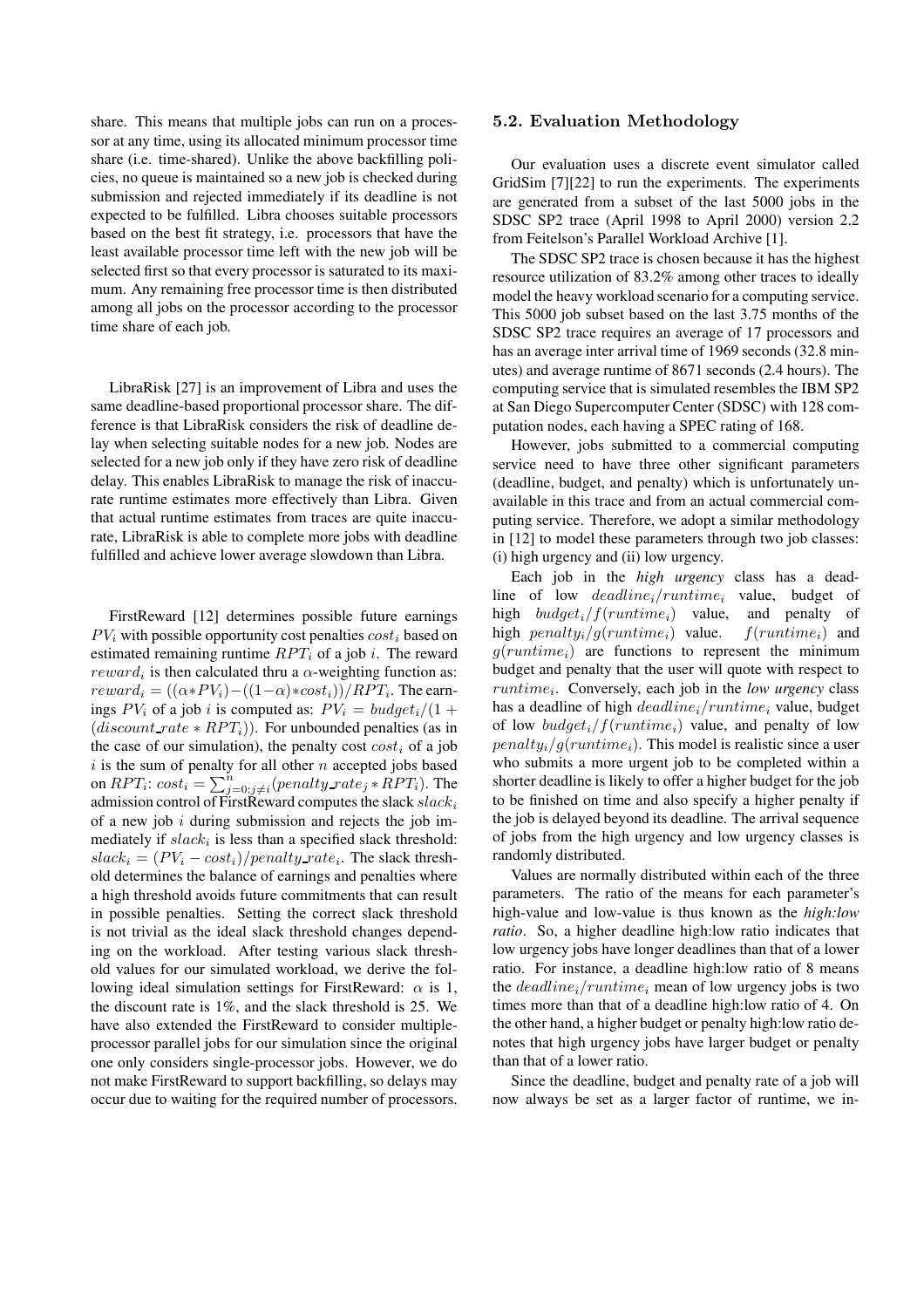

**Figure 1. Impact of penalty function on utility.**

troduce a *bias* parameter value. A *deadline bias* means that a job i with longer  $runtime_i$  (more than the average runtime) has  $deadline_i = deadline_i/deadline_j$ (i.e. shorter deadline). But if job i has shorter  $runtime<sub>i</sub>$ (less than the average runtime), then it has  $deadline_i$  =  $deadline_i * deadline bias_i$  (i.e. longer deadline). This works likewise for budget and penalty bias.

Different levels of workload are modeled thru the *arrival delay factor* which sets the arrival delay of jobs based on the inter arrival time from the trace. For example, an arrival delay factor of 0.1 means a job with 600 seconds of inter arrival time from the trace now has a simulated inter arrival time of 60 seconds. Hence, a lower delay factor represents higher workload by shortening the inter arrival time of jobs.

For our experiments, the runtime estimates of jobs are taken from the actual runtime estimates available from the trace. A point to note is that actual runtime estimates are highly inaccurate and often over estimated.

## 5.3. Settings, Scenarios, and Metrics

For the experiments, we consider unbounded penalty as shown in Figure 1. The penalty function penalizes the computing service by reducing the budget of a job over time after the lapse of its deadline. For simplicity, we model the penalty function as linear, as in other previous works  $[8][12][20]$ . For every job i, the computing service earns a utility *utility<sub>i</sub>* depending on its penalty rate *penalty rate<sub>i</sub>* and delay  $delay_i$ :

$$
utility_i = budget_i - (delay_i * penalty\_rate_i)
$$
 (8)

Job *i* has a delay  $delay_i$  if it needs a longer time to complete than its given deadline  $deadline_i$ :

$$
delay_i = (finish\_time_i - submit\_time_i) - deadline_i \quad (9)
$$

**Table 2. Default simulation settings.**

| Parameter                | Default value            |       |
|--------------------------|--------------------------|-------|
|                          | Set A                    | Set B |
| % of high urgency jobs   | 20                       | same  |
| % of low urgency jobs    | 80                       | same  |
|                          |                          |       |
| Deadline bias            | 1                        | 14    |
| Deadline high: low ratio | 4                        | same  |
| Deadline low mean        | $\overline{4}$           | same  |
|                          |                          |       |
| Budget bias              | 1                        | same  |
| Budget high: low ratio   | $\overline{\mathcal{L}}$ | same  |
| Budget low mean          | $\overline{4}$           | same  |
|                          |                          |       |
| Penalty bias             | 1                        | same  |
| Penalty high: low ratio  | 4                        | same  |
| Penalty low mean         | 4                        | same  |
|                          |                          |       |
| Arrival delay factor     |                          | same  |

**Table 3. Scenario settings.**

| Workload<br>0.02<br>same<br>(arrival delay factor)<br>0.10<br>0.25<br>0.50<br>0.75<br>1.00<br>Job mix<br>$\mathbf{0}$<br>same<br>(% of high urgency jobs)<br>20<br>40<br>60<br>80<br>100<br>Deadline bias<br>10<br>1<br>$\frac{2}{4}$<br>12<br>14<br>6<br>16<br>8<br>18<br>10<br>20<br><b>Budget</b> bias<br>1<br>same<br>$\frac{2}{4}$<br>6<br>8<br>10<br>Penalty bias<br>1<br>same<br>$\overline{\mathbf{c}}$<br>$\overline{4}$<br>6<br>8<br>10 | Scenario | Varying value |       |
|---------------------------------------------------------------------------------------------------------------------------------------------------------------------------------------------------------------------------------------------------------------------------------------------------------------------------------------------------------------------------------------------------------------------------------------------------|----------|---------------|-------|
|                                                                                                                                                                                                                                                                                                                                                                                                                                                   |          | Set A         | Set B |
|                                                                                                                                                                                                                                                                                                                                                                                                                                                   |          |               |       |
|                                                                                                                                                                                                                                                                                                                                                                                                                                                   |          |               |       |
|                                                                                                                                                                                                                                                                                                                                                                                                                                                   |          |               |       |
|                                                                                                                                                                                                                                                                                                                                                                                                                                                   |          |               |       |
|                                                                                                                                                                                                                                                                                                                                                                                                                                                   |          |               |       |
|                                                                                                                                                                                                                                                                                                                                                                                                                                                   |          |               |       |
|                                                                                                                                                                                                                                                                                                                                                                                                                                                   |          |               |       |
|                                                                                                                                                                                                                                                                                                                                                                                                                                                   |          |               |       |
|                                                                                                                                                                                                                                                                                                                                                                                                                                                   |          |               |       |
|                                                                                                                                                                                                                                                                                                                                                                                                                                                   |          |               |       |
|                                                                                                                                                                                                                                                                                                                                                                                                                                                   |          |               |       |
|                                                                                                                                                                                                                                                                                                                                                                                                                                                   |          |               |       |
|                                                                                                                                                                                                                                                                                                                                                                                                                                                   |          |               |       |
|                                                                                                                                                                                                                                                                                                                                                                                                                                                   |          |               |       |
|                                                                                                                                                                                                                                                                                                                                                                                                                                                   |          |               |       |
|                                                                                                                                                                                                                                                                                                                                                                                                                                                   |          |               |       |
|                                                                                                                                                                                                                                                                                                                                                                                                                                                   |          |               |       |
|                                                                                                                                                                                                                                                                                                                                                                                                                                                   |          |               |       |
|                                                                                                                                                                                                                                                                                                                                                                                                                                                   |          |               |       |
|                                                                                                                                                                                                                                                                                                                                                                                                                                                   |          |               |       |
|                                                                                                                                                                                                                                                                                                                                                                                                                                                   |          |               |       |
|                                                                                                                                                                                                                                                                                                                                                                                                                                                   |          |               |       |
|                                                                                                                                                                                                                                                                                                                                                                                                                                                   |          |               |       |
|                                                                                                                                                                                                                                                                                                                                                                                                                                                   |          |               |       |
|                                                                                                                                                                                                                                                                                                                                                                                                                                                   |          |               |       |
|                                                                                                                                                                                                                                                                                                                                                                                                                                                   |          |               |       |
|                                                                                                                                                                                                                                                                                                                                                                                                                                                   |          |               |       |
|                                                                                                                                                                                                                                                                                                                                                                                                                                                   |          |               |       |
|                                                                                                                                                                                                                                                                                                                                                                                                                                                   |          |               |       |
|                                                                                                                                                                                                                                                                                                                                                                                                                                                   |          |               |       |
|                                                                                                                                                                                                                                                                                                                                                                                                                                                   |          |               |       |
|                                                                                                                                                                                                                                                                                                                                                                                                                                                   |          |               |       |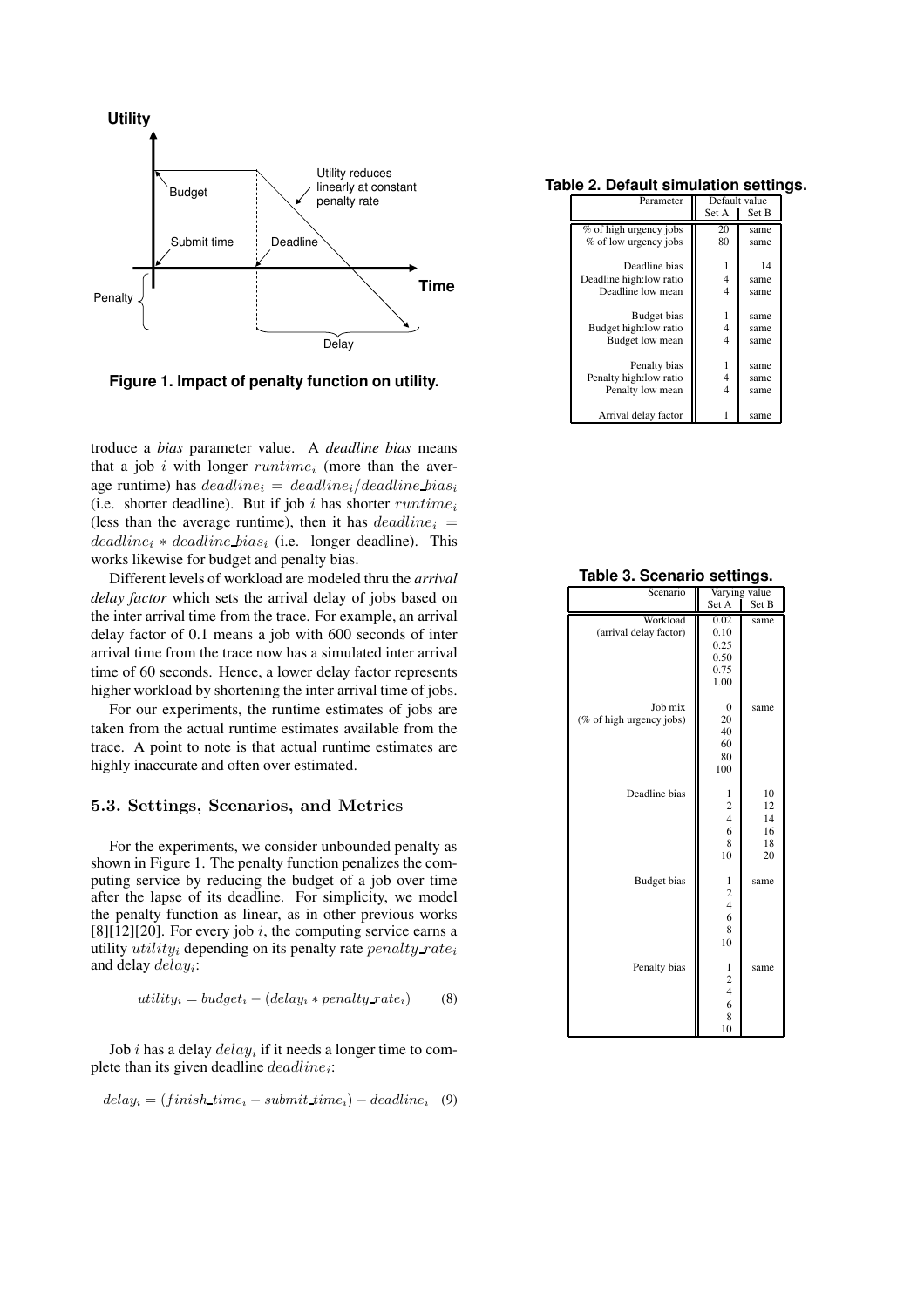where  $submit_time_i$  is the time when job i is submitted into the computing service and  $finish_time_i$  is the time when job  $i$  is completed. Thus, job  $i$  has no delay (i.e.  $delay_i = 0$ ) if it finishes before the deadline and the computing service earns the full budget  $budget_i$  as utility *utility<sub>i</sub>*. But, if there is a delay (i.e.  $delay_i > 0$ ), *utility<sub>i</sub>* drops linearly until it turns negative (i.e. exceeds  $budget_i)$ and becomes a penalty (i.e.  $utility_i < 0$ ). The penalty is unbounded till the time when the job is finally completed. This model implies that a commercial computing service must be careful about accepting new jobs to ensure that too many jobs are not accepted such that heavily penalized jobs dramatically erode previously earned utility.

We use two sets of experiments: (i) Set A and (ii) Set B to better examine how each different policy performs for different experiment settings. Table 2 lists the default simulation settings for both Set A and B. The only difference is that Set B has a deadline bias of 14, whereas Set A has a deadline bias of 1. So, the aim of Set B is to minimize the advantage that FCFS-BF and EDF-BF have over other policies for Set A since jobs with the shortest runtime also has the shortest deadline and is thus always assigned first in EASY backfilling.

We first execute the policies for each of these five different scenarios: (i) varying workload, (ii) varying job mix, (iii) varying deadline bias, (iv) varying budget bias, and (v) varying penalty bias. Table 3 shows the six varying values in each scenario, thus deriving six results for a particular metric in each scenario. The three metrics (as described in Section 3) are: (i) SLA, (ii) reliability, and (iii) profit. We then apply the two proposed evaluation methods (introduced in Section 4) to assess the policies with respect to the objectives: (i) separate risk analysis (Section 6.1) and (ii) integrated risk analysis (Section 6.2).

## **6. Performance Results**

#### 6.1. Separate Risk Analysis

Figure 2 shows the separate risk analysis results for each objective (SLA, Reliability, and Profit) using Set A and B.

For SLA objective (Figure 2(a) and 2(b)), LibraRisk is the best policy as it returns the most number of jobs with deadline fulfilled. However, it is also more volatile compared to the other policies. EDF-BF is the least volatile policy to achieve the highest number of jobs as most deadlines are set as a larger factor based on runtime, so shortest jobs also has short deadlines. We can also notice that both Libra and LibraRisk are less volatile in Set B than Set A. This shows that Libra and LibraRisk are able to exploit changes in deadlines for better outcome.

Figure 2(c) and 2(d) shows the risk analysis for Reliability objective. Both FCFS-BF and EDF-BF has all jobs (100%) that are accepted complete within their deadlines, due to the generous admission control that we implemented. So, they are immune against the inaccuracy of runtime estimates. FirstReward is also more volatile for Set B than Set A as more shorter deadline jobs are being delayed, due to their lower penalty rates.

For Profit objective (Figure 2(e) and  $2(f)$ ), all policies experience high volatility for both Set A and B. However, performance varies greatly between Set A and B. FCFS-BF and EDF-BF achieves the highest profit in Set A, whereas LibraRisk achieves the highest profit in Set B. LibraRisk has similar profit as Libra in Set A, but is able to perform much more effectively when deadline bias is high in Set B. This proves that FCFS-BF and EDF-BF are able to achieve highest profit in Set A, largely due to the adverse unfairness in their generous admission controls.

FirstReward has the lowest performance for all three SLA, Reliability, and Profit objectives. This is possibly due to FirstReward not saturating the processors to their maximum, unlike the backfilling policies and Libra that maximizes the utilization of the processors.

#### 6.2. Integrated Risk Analysis

Figure 3 presents the integrated risk analysis results for each combination of two objectives using Set A and B, while Figure 4 shows the integrated risk analysis results for all three objectives.

For SLA and Reliability objectives in Figures 3(a) and 3(b), LibraRisk has the best performance and volatility for both Set A and B, while FCFS-BF, EDF-BF and Libra performs about the same.

Figure 3(d) shows LibraRisk performs a lot better for SLA and Profit objectives in Set B due to its high performance in SLA objective, as seen thru a convex shape of its plot. Other policies perform not as well as seen thru the concave shapes of their plots.

For Reliability and Profit objectives in Figure 3(e) and 3(f), all the policies appear to perform somewhat similar in Set B, except LibraRisk and FirstReward having higher volatility. In Set A, FCFS-BF and EDF-BF performs best, followed by Libra and LibraRisk.

For all three objectives (SLA, Reliability, and Profit) (Figure 4(a) and 4(b)), both FCFS-BF and EDF-BF perform well in Set A, but not in Set B, highlighting the adverse advantage both policies have when deadlines are always set as larger factors of runtimes. LibraRisk is able to meet SLA and earn profit more effectively by considering the risk of deadline delay when runtime estimates are inaccurate. We can see that LibraRisk emerge as the overall best policy for Set B. LibraRisk also performs quite well for Set A with only slightly lower performance and higher volatility than FCFS-BF and EDF-BF, even though LibraRisk ob-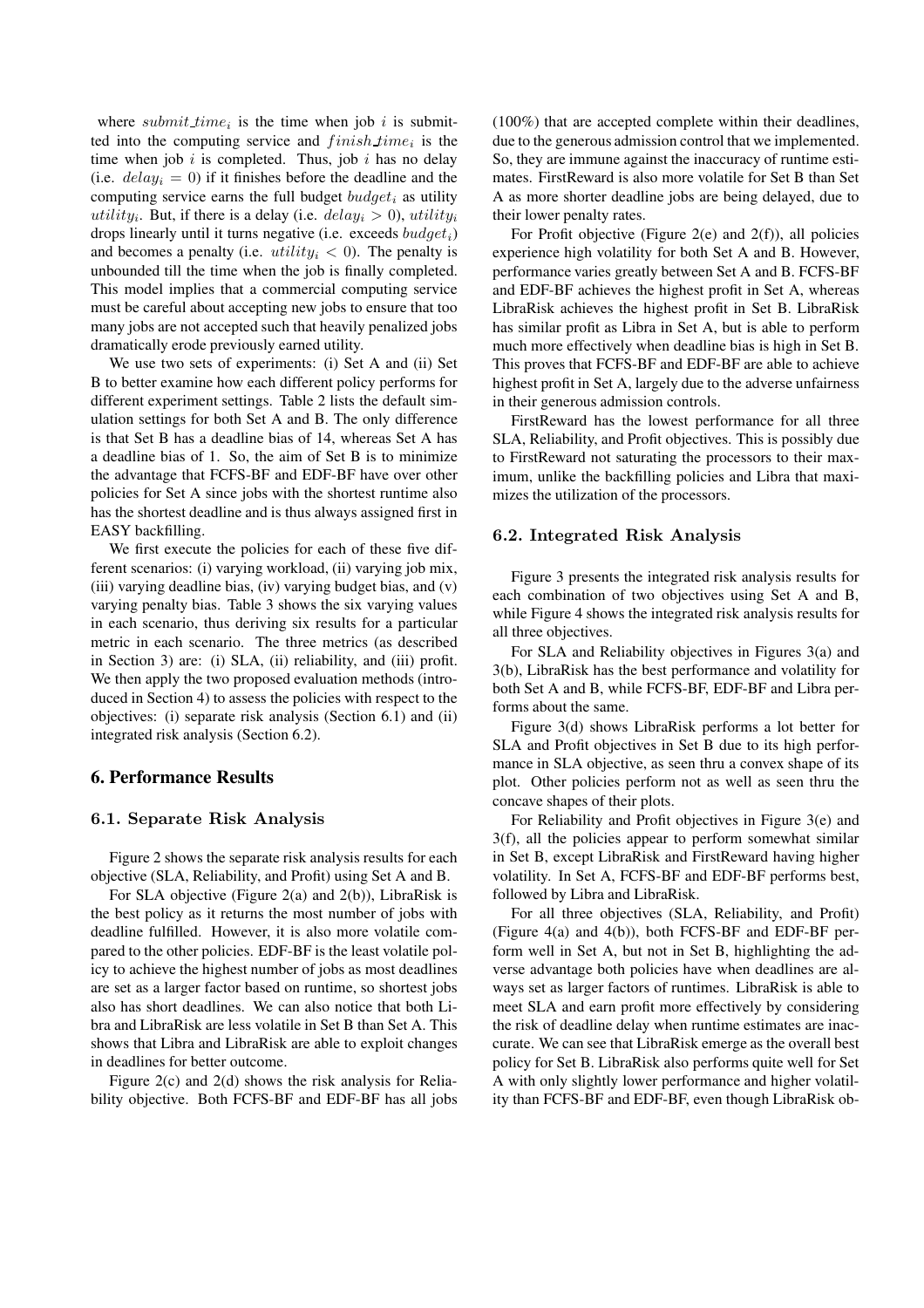

**Figure 2. Separate Risk Analysis for one objective.**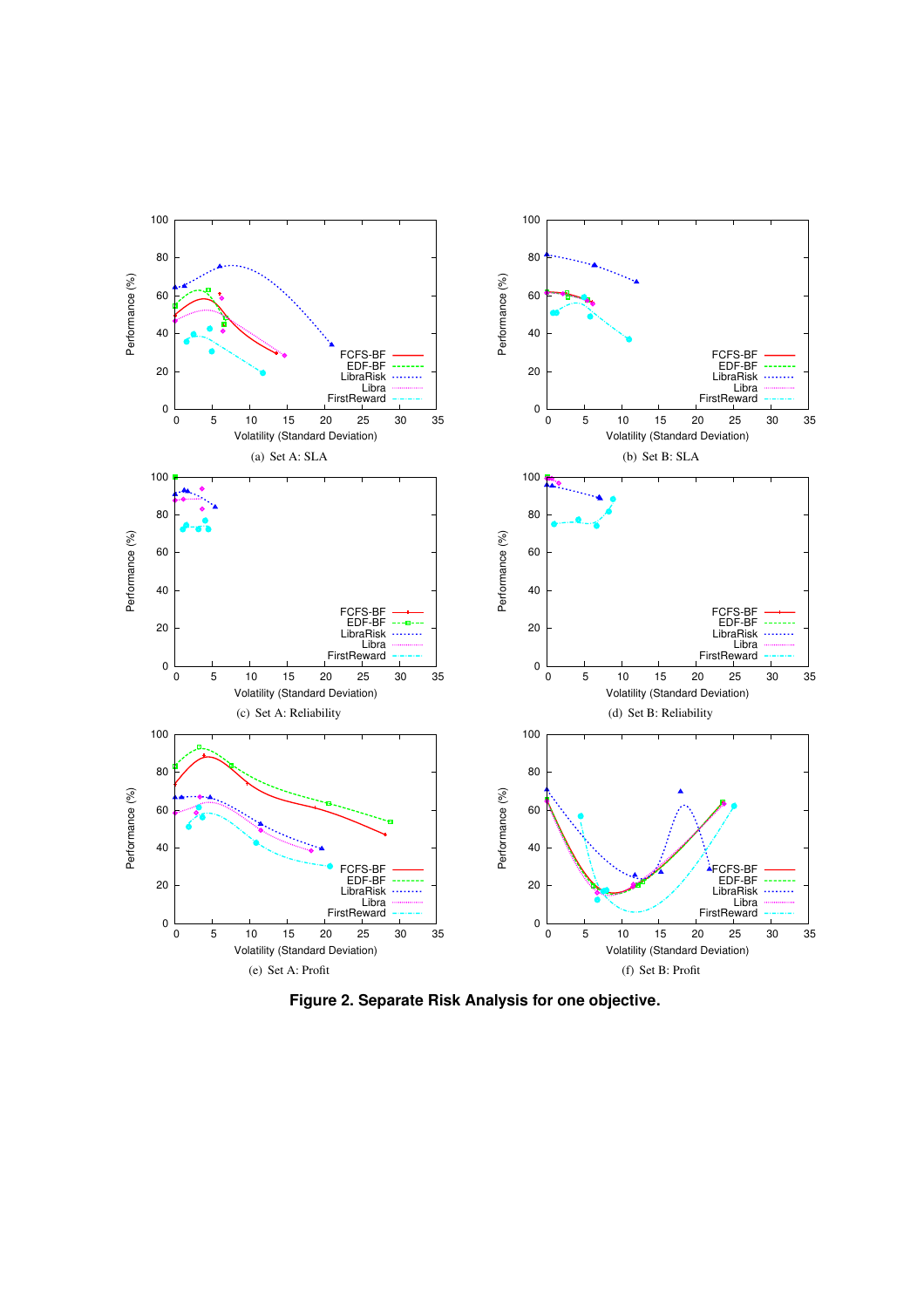

**Figure 3. Integrated risk analysis for two objectives.**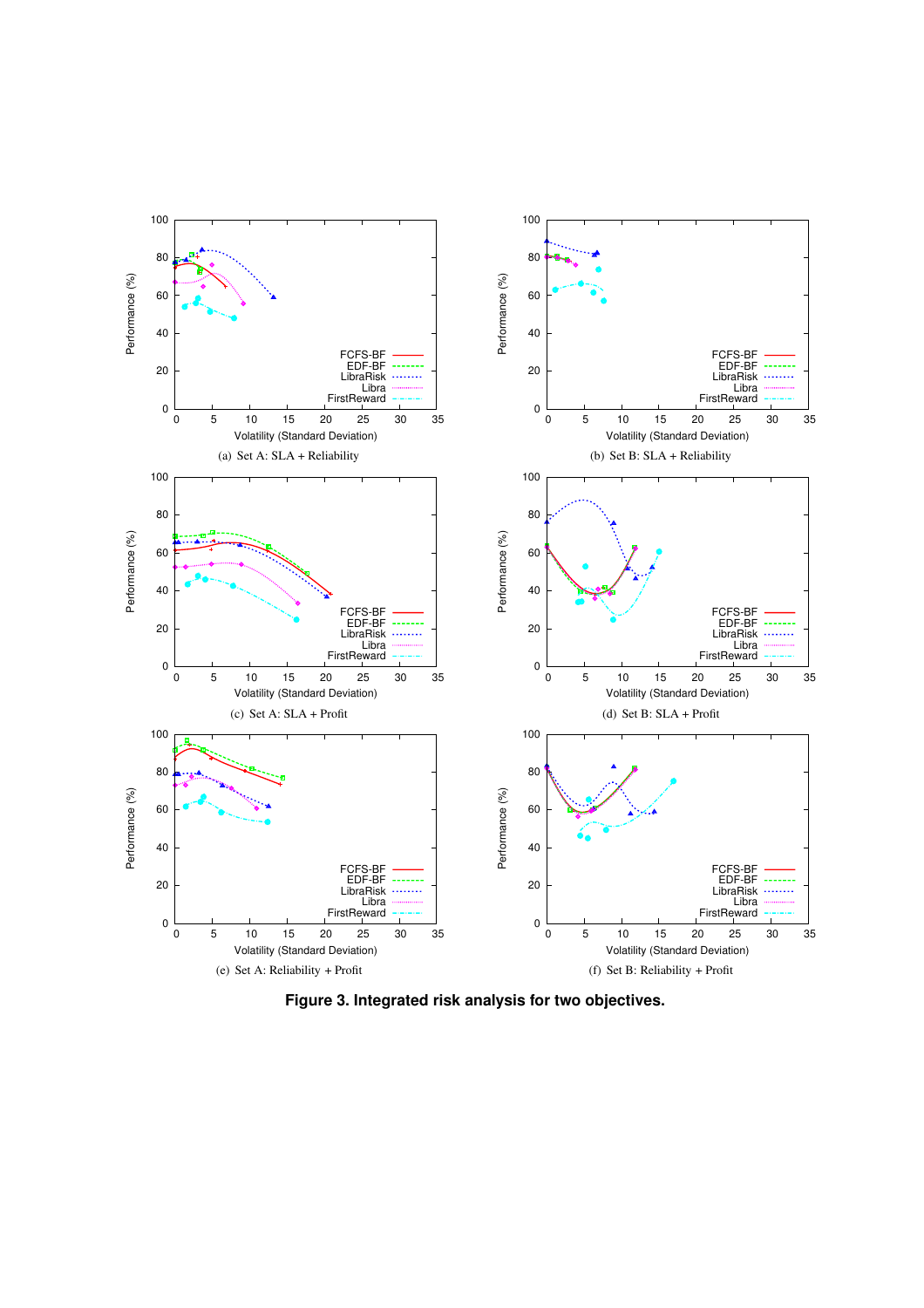

**Figure 4. Integrated risk analysis for all three objectives.**

tains about 20% lower profit than FCFS-BF and EDF-BF in Set A. This highlights the importance of considering all objectives, rather than a single objective to truly identify a resource management policy that can meet all the required objectives.

## **7. Conclusion**

This paper discusses several important objectives that need to be considered by a commercial computing service. Two evaluation methods called separate and integrated risk analysis are then proposed. Evaluation results have shown that both separate and integrated risk analysis are able to determine how different resource management policies perform with respect to a single objective and a combination of objectives respectively. In particular, an objective that is not achieved can severely impact on the overall achievement of other objectives. This work has thus addressed the important need of identifying and analyzing the achievement of key objectives by resource management policies implemented in a commercial computing service.

## **Acknowledgments**

We thank Anthony Sulistio for his support with the use of GridSim. This work is partially supported by a Discovery Project grant from the Australian Research Council (ARC) and an International Science Linkage grant from the Australian Department of Education, Science and Training (DEST).

## **References**

[1] Parallel Workloads Archive, http://www.cs.huji.ac.il/labs/parallel/workload.

- [2] Amazon. *Elastic Compute Cloud (EC2)*, http://www.amazon.com/ec2.
- [3] HP. *Adaptive Enterprise*, http://www.hp.com/go/adaptive.
- [4] IBM. *On Demand Business*, http://www.ibm.com/ondemand.
- [5] Sun Microsystems. *Sun Grid*, http://www.sun.com/service/sungrid.
- [6] Altair Grid Technologies. *OpenPBS Release 2.3 Administrator Guide*, Aug. 2000.
- [7] R. Buyya and M. Murshed. GridSim: A Toolkit for the Modeling and Simulation of Distributed Resource Management and Scheduling for Grid Computing. *Concurrency and Computation: Practice and Experience*, 14(13–15):1175– 1220, Nov.–Dec. 2002.
- [8] B. N. Chun and D. E. Culler. User-centric Performance Analysis of Market-based Cluster Batch Schedulers. In *Proceedings of the 2nd International Symposium on Cluster Computing and the Grid (CCGrid 2002)*, pages 22–30, Berlin, Germany, May 2002.
- [9] Y. Etsion and D. Tsafrir. A Short Survey of Commercial Cluster Batch Schedulers. Technical Report 2005-13, Hebrew University, May 2005.
- [10] I. Foster and C. Kesselman, editors. *The Grid 2: Blueprint for a New Computing Infrastructure*. Morgan Kaufmann, San Francisco, CA, 2003.
- [11] IBM. *LoadLeveler for AIX 5L Version 3.2 Using and Administering*, Oct. 2003.
- [12] D. E. Irwin, L. E. Grit, and J. S. Chase. Balancing Risk and Reward in a Market-based Task Service. In *13th International Symposium on High Performance Distributed Computing (HPDC13)*, Honolulu, HI, June 2004.
- [13] M. Islam, P. Balaji, P. Sadayappan, and D. K. Panda. Towards Provision of Quality of Service Guarantees in Job Scheduling. In *6th International Conference on Cluster Computing (Cluster 2004)*, San Diego, CA, Sept. 2004.
- [14] S. D. Kleban and S. H. Clearwater. Computation-at-Risk: Assessing Job Portfolio Management Risk on Clusters. In *18th International Parallel and Distributed Processing Symposium (IPDPS 2004)*, Santa Fe, NM, April 2004.